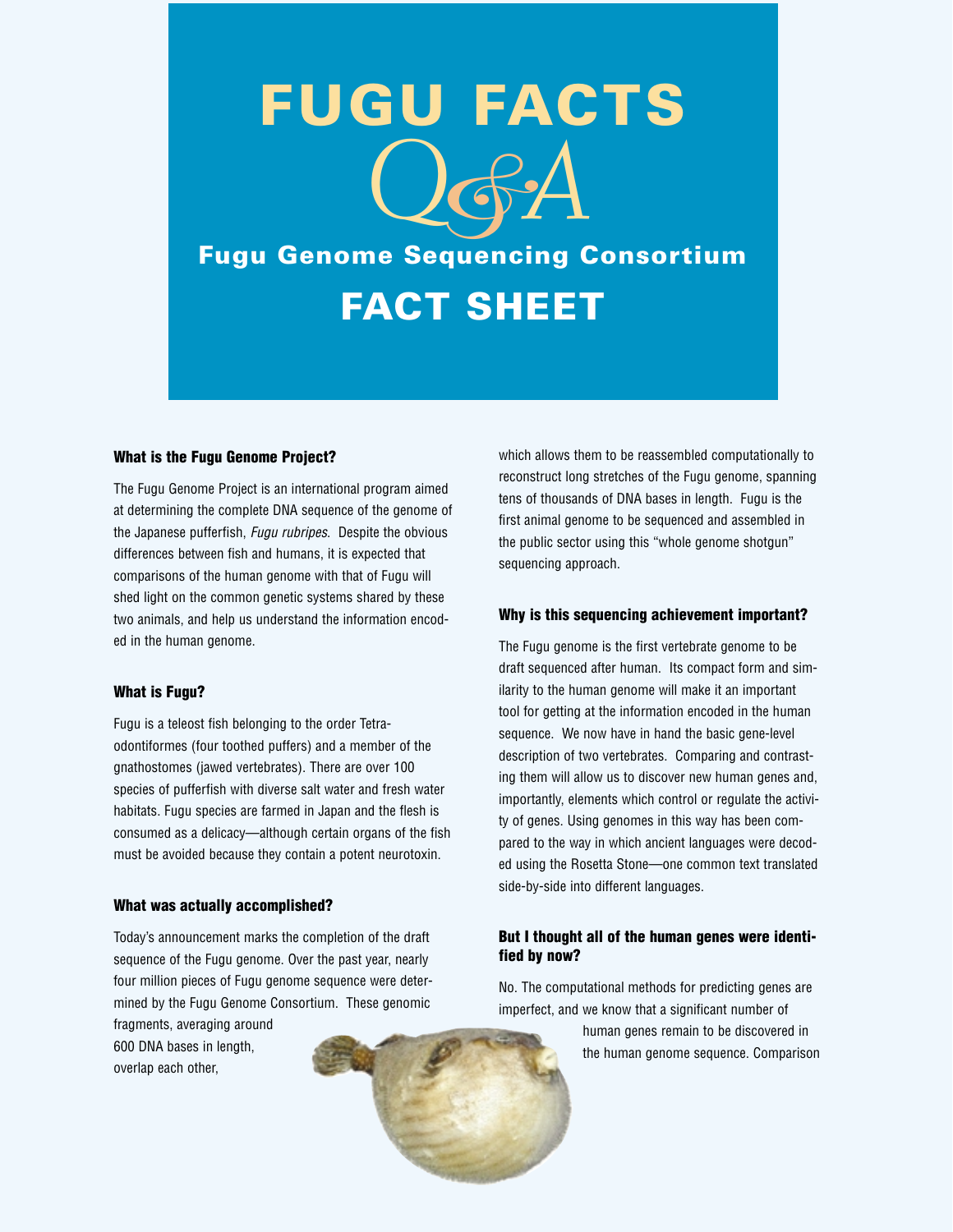between genomes is a powerful way to find such genes. More significantly, there are no good computational methods for reliably finding the elements which surround genes and control their expression, that is, determine when and where a gene will be turned on or off, and how much protein should be made. For example, genes that are used in the kidney may not be used in the brain. We are still learning to detect these genomic signals. This is an important missing piece of the human genome puzzle.

# **So what makes Fugu such a good choice for comparison with human?**

First, Fugu is a vertebrate—despite their apparent differences, fish have nearly all of the same organ systems and physiology as humans, in contrast to the more distantly related invertebrate animals already sequenced, like flies and worms. Just as important, however, is that the Fugu genome is unusually small for a vertebrate. The pioneering work on Fugu, published in the journal Nature in 1993, showed that despite a similar gene content, the entire Fugu genome is only 1/8th the size of the human. Even among fish, Fugu is special: most fish genomes are several times longer than Fugu's.

#### **How big is the Fugu genome?**

Pufferfish have the smallest known vertebrate genomes, around 350-400 million bases long, or 350-400 megabases. (These bases are denoted by letters  $-$  A, C, T, or G  $$ which represent the chemical units that are strung together to make genes and chromosomes.) Fugu has 22 pairs of chromosomes, though these have no direct correspondence with the 23 pairs of human chromosomes. For comparison, the human genome is about three billion bases long. Despite this size difference, however, both Fugu and human are expected to have a similar repertoire of genes

## **How can fish and humans have the same set of genes? Aren't they very different?**

It depends on what you mean by "the same." It has been amply demonstrated that many human genes including, for example, "disease genes" like dystrophin, whose mutation causes muscular dystrophy, have close relatives in Fugu. These related genomic features can be detected computationally by comparing the two genomes and looking for similar sequences. The Fugu and human genomes are similar by virtue of their shared vertebrate heritage. Of course, humans (and Fugu) will have their own unique genes that are special for human-ness and fish-ness that the genome comparisons will also bring to light. But even these fishand human-specific genes are likely to share a common genetic heritage.

# **If they have similar gene content, why is the Fugu genome so much smaller than the human genome?**

Genomes contain more than just genes. In fact, only a few percent of the human genome actually represents "coding sequence," the functional parts of genes. The rest of the human sequence is dominated by highly repetitive non-gene DNA—for example, regions that read "ACACACAC …" for hundreds of bases, or have longer sequences that are scattered throughout the human genome hundreds of thousands of times. While these repeats make up 40% of the human sequence, the Fugu genome has much less repetitive content—for mysterious reasons that should be illuminated by the genomic sequence now in hand. But it's not only the relative lack of repeats that makes Fugu special—Fugu genes themselves are more compact than human genes, and packed more tightly on the genome. This is the main reason Fugu was chosen for sequencing—as a cost-effective, moregenes-for-the-buck shortcut to a vertebrate gene set, the gene-rich Fugu can't be beat.

## **Why sequence Fugu rather than another mammal like mouse or rat?**

Genome sequencing shouldn't be thought of as an either-or proposition. It is essential that a broad range of animal genomes be sequenced, to shed light on the underlying similarities and essential differences between species. Fugu is just the beginning. The ongoing mouse and rat genome projects are critical for biomedicine, and will be particularly powerful tools because these animals are mammals (more closely related to human) and can be bred and studied more easily than Fugu. The Fugu genome provides a more distant evolutionary comparison (400 million years, versus 100 million years for mouse and rat) that permits a more accurate triangulation of genome function than mouse or rat alone. Genomic features that are common to Fugu, rodents, and human will focus our attention on the essential core genes that define being a vertebrate.

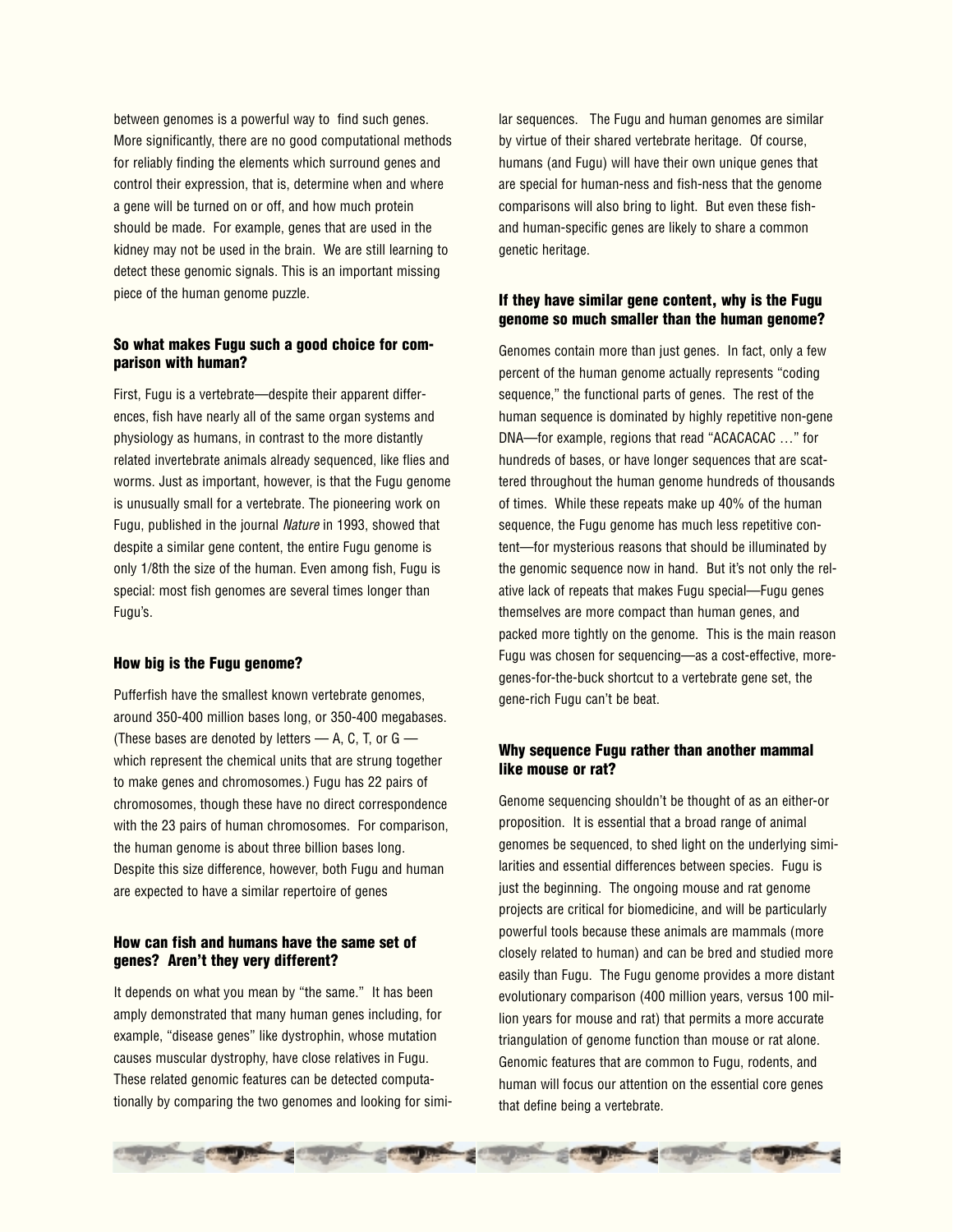### **How are Fugu and humans related by evolution?**

About 450 to 500 million years ago, the first vertebrates (animals with segmented backbones made of cartilage or bone) appeared in the early oceans. Their descendents split into two main groups: the ray-finned fishes—which include Fugu and most fish familiar to us from the dinner table—and the lobe-finned fishes, a more obscure group with fleshy paddle-like appendages in place of the paper-thin fins of the ray-finned fish. Over millions of years, these lobe-fins evolved into the limbs possessed by all four-limbed creatures (the tetrapods, including reptiles, amphibians, birds, and mammals). So Fugu are our very distant cousins, sharing a common ancestor with us nearly half a billion years ago. Remarkably, this common ancestry is still recorded in our genes.

# **Where can I learn more about the Fugu and its genome?**

Below are a few of the key scientific publications which describe landmarks in the work on Fugu:

> Brenner et al Nature 366:265-8(1993) Aparicio et al PNAS 92:1684-8 (1995) Trower et al PNAS 93:1366-9 (1996) Elgar et al Genome Res. 9:960-71 (1999)

Also, each of the consortium members has a web site which describes facts and features of the Fugu. These may be found at:

> www.fugu-sg.org www.jgi-psf/fugu fugu.hgmp.mrc.ac.uk



#### **KEY PUBLICATIONS**

#### **Who are the Consortium Members?**

### **The U.S. Department of Energy Joint Genome Institute**

The Department of Energy's Joint Genome Institute, established in 1997, is one of the largest publicly funded human genome sequencing institutes in the world. The JGI was founded by the three University of California-managed national laboratories: Lawrence Berkeley National Laboratory and Lawrence Livermore National Laboratory in California and the Los Alamos National Laboratory in New Mexico. The JGI is led by Dr. Trevor Hawkins and has its main headquarters and Production Genomics Facility in Walnut Creek, California. The JGI employs about 240 full-time people and has programs in genomic sequencing, computation, functional genomics, genomic diversity and new technology development. In its role as a partner in the Human Genome Project, JGI was responsible for sequencing human chromosomes 5, 16, and 19, which make up 11% of the human genome. Funding for the JGI is predominantly from the DOE Office of Science with additional funding from NIH, NSF, USDA and NASA. Information about the JGI can be found on the genome portal at www.jgi.doe.gov.

## **Institute of Molecular and Cell Biology (IMCB)**

IMCB was established in 1987 at the National University of Singapore (NUS). Its mission is to develop and foster a vibrant research culture for biological and biomedical sciences which will support the development of biotechnology for the human health care industry in Singapore. IMCB is one of the 5 biomedical sciences research institutes funded by the Biomedical Research Council. From a modest start with 38 scientists it today has a research staff of 250. These comprise an internationally diverse group representing Asia, North America, and Europe. Their research focuses on cell regulation and signal transduction, development, functional genomics, immunology, virology, infectious diseases and drug discovery. The IMCB has established collaborations with industry, universities, and research institutions worldwide. http//:imcb.nus.edu.sg/